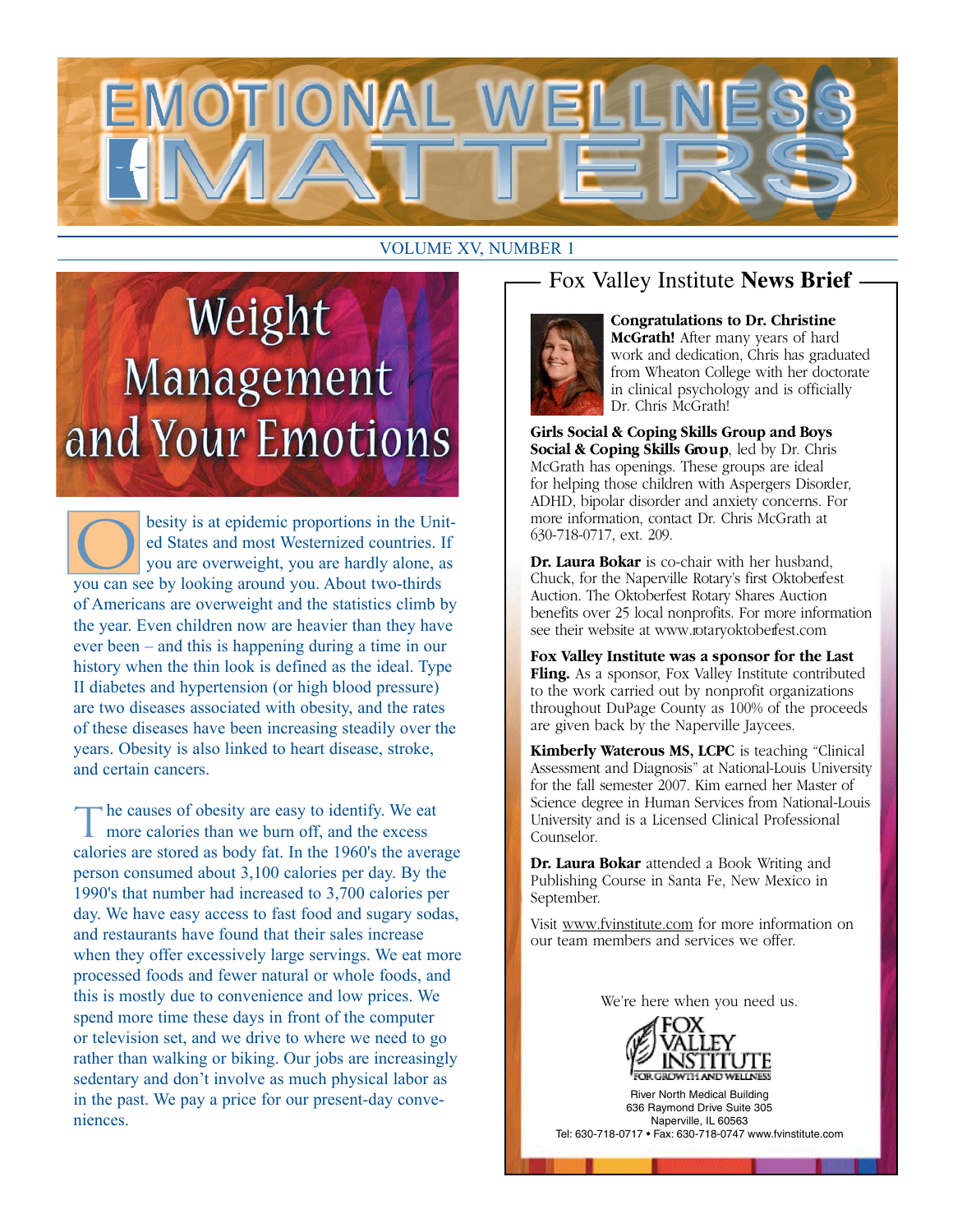Getting the weight off involves more than going<br>
on a diet, although a calorie-restricted diet is essential for losing excess pounds. To lose weight it is necessary to decrease caloric intake enough to cause an energy deficit, but it is important to avoid the binge eating that can result from feelings of food deprivation. Filling up on fiber with salads and lots of vegetables and some fruit, as well as drinking a lot of water and eating a number of low-calorie snacks throughout the day, can help in avoiding a deprived feeling. Make sure that your fat intake comprises no more than 30% of all the calories you consume in a day. In addition, making exercise a regular part of one's lifestyle is essential for successful weight management. However, even with a good diet and exercise, maintaining weight loss over time can be a challenge. Most people who lose weight gain it back again because they haven't come to terms with the emotional factors that were associated with the weight gain in the first place.

Anumber of psychological factors can affect our ability to maintain our weight at a healthy level over time. For example,

- When losing weight or maintaining weight loss,
- When losing weight or maintaining weight loss<br>
it is helpful to learn how to **think positively** by challenging negative beliefs.
- There are a number of strategies to use for *cop-*
- · *ing with difficult emotions and stress* rather than relying on food for emotional soothing.
- Maintaining your *motivation* over time to stay
- · at a healthy weight is a key to long-term success.
- · Successful maintenance of weight loss depends on improving your *body image*.
- Achieving *satisfaction in our daily lives* is a important component of maintaining weight Achieving *satisfaction in our daily lives* is an loss, and this involves acquiring good living skills. These skills include the ability to assert yourself and your needs effectively, knowing how to solve everyday problems well, and nurturing supportive relationships with others.

ou can work on these issues with the help of a professional therapist, and this increases your chances of keeping the weight off over time. Weight gain and the difficulty of maintaining weight loss are often associated with heredity, experiences in childhood, and family of origin influences. However, there are emotional factors associated with weight problems, and, fortunately, these issues can be addressed in therapy, in a confidential and trusting setting. Let's consider a few of these emotions –

### **Depression**

At the core of most depression is a sense of loss. Depression may result from the loss of a significant person in one's life, from loss of opportunity or status, job loss, financial loss, loss of self-esteem, or the loss of a coherent sense of one's identity.

An overweight person may have a negative view of self and believes that "I am the problem." He or she may feel inadequate, a failure, or unworthy of love or acceptance. This core belief may affect everything in this person's life. This leads to other negative beliefs, such as "nothing will ever work out," or "when something bad happens, I'm the one to blame." This person often takes things personally and is sensitive to criticism. Or this person may assume the role of caregiver with friends and family, and when things don't work out, the feeling of being a failure is intensified.

Food may numb the person against what he or she experiences as a painful existence. Eating, and overeating, can be a small reward that soothes painful depressed feelings. The fatigue that accompanies depression can sometimes be treated with food – although this is a form of self-medication that, over the long run, has dire consequences in terms of health and body weight.

Overeating for emotional soothing can start a cycle in which obesity negatively affects selfesteem, and because self-esteem is low (confirming to the person that they are less attractive and effective in the world than other people) the person eats more. It never seems to stop.

I n therapy the overweight person with depression might want to explore ways to improve self-esteem and negative beliefs that perpetuate the cycle of depression and overeating. This negative cycle can be broken and a more positive outlook can lead to learning new ways to take control over one's health.

**Anxiety**<br> **F** eeling uneasy, apprehensive, fearful, or worried Feeling uneasy, apprehensive, fearful, or worried describes anxiety. It is brought on by a real or perceived threat to your safety or feeling of well being, along with doubts about your ability to cope with these threats. Anxiety can be helpful if it motivates a

**This newsletter is intended to offer general information only and recognizes that individual issues may differ from these broad guidelines. Personal issues should be addressed within a therapeutic context with a professional familiar with the details of the problems. ©2007 Simmonds Publications: 5580 La Jolla Blvd., #306,**  Website ~ www.emotionalwellness.com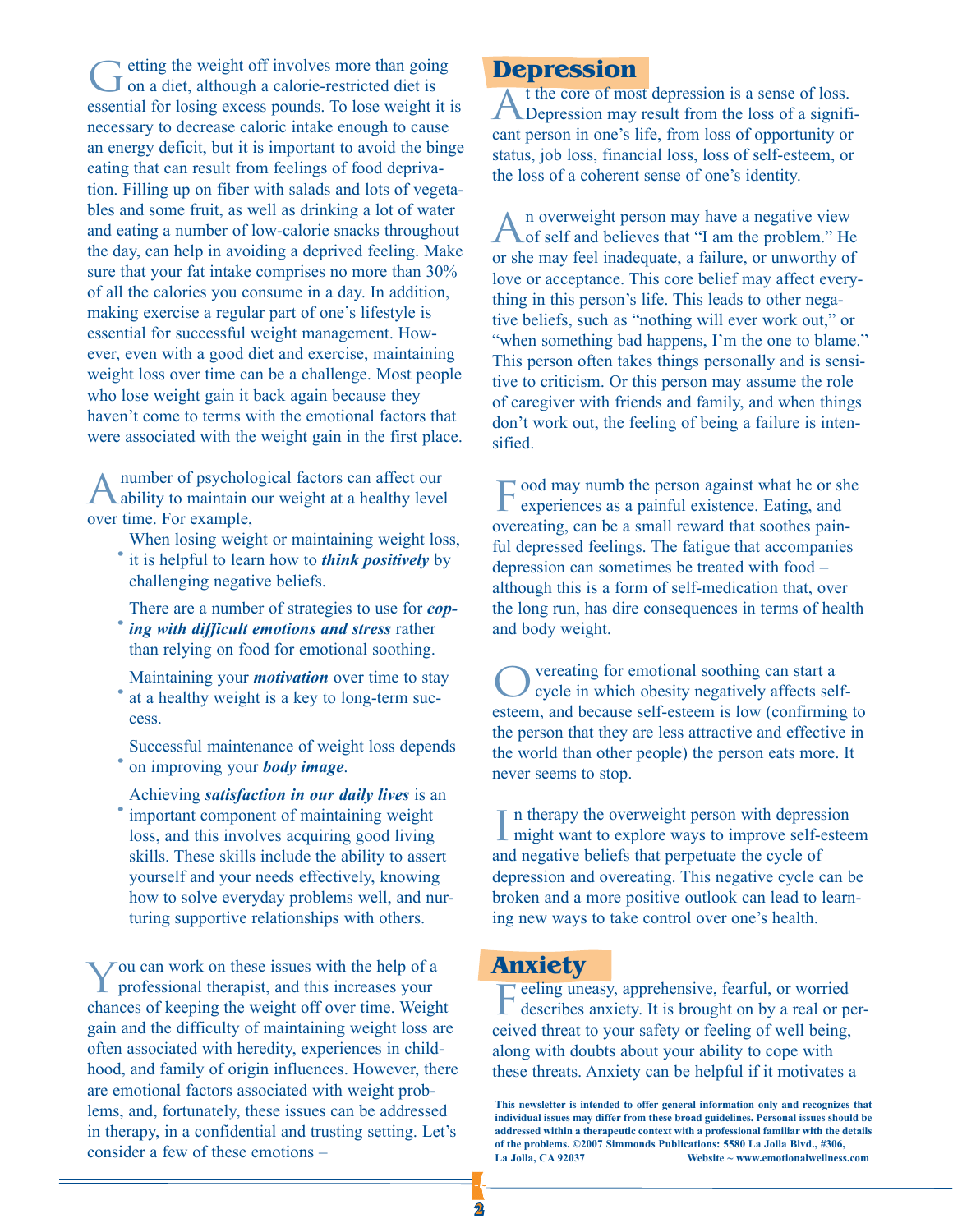person to deal effectively with life's challenges. However, anxiety can be disruptive if it lasts too long or is too high or feels overwhelming.

There are several types of anxiety disorders – panic disorder, generalized anxiety disorder, OCD (or Obsessive-Compulsive Disorder), social phobia (or agoraphobia), and PTSD (or Post-Traumatic Stress Disorder).

 $\bigcap$  ome people use eating in order to suppress symptoms of anxiety. They come home at the end of a stressed-out day and hit the kitchen. Eating can break tension and serve as a distraction from difficult tasks. Ongoing stress can build up throughout a day and is then broken with an eating binge. People may realize that they are overeating, but they don't feel they have any other tools for coping with their stress.

The overweight person in therapy can learn to deal with the anxiety that leads to overeating by working on their negative or catastrophizing thoughts. They can learn to observe their own anxiety, what causes it, and how to change the focus of their thoughts. There are a number of relaxation skills a person can learn in therapy to deal with anxiety, including deep breathing, progressive muscle relaxation, imagery, mindfulness, meditation, and new problem-solving skills. Once the anxiety is under control, so can be the overeating.

### **Anger**

A nger is an intense emotion that prompts people<br>to take action when they feel frustrated, rejected, or criticized. It can occur when someone else violates a standard of behavior or code of conduct. When it is the result of thoughts that build up, it can occur more gradually. When it is the result of perceived danger, it is a more like a reflex and can appear quickly. Anger is an emotion that can help us to take positive action (like solving a problem or asserting our rights) – or it can have negative consequences when it leads to aggressive behavior (in which case our safety or interpersonal relationships are jeopardized).

A nger is a problem when a person reacts quickly<br>and intensely to provocations – this person reacts with angry comments, open hostility, or even physical violence. The person feels moved to take some kind of action, and eating may be one way of taking this action. If you are angry at someone who wants you to lose weight, you may eat in front of that person as a way of acting on your anger.

Other people suppress their anger, which in itself can cause a problem since it precludes taking positive action when a more assertive, problem-solving response is called for. In this case, overeating, or even binge eating in secret, is one way of discharging suppressed anger. It can also serve as a form of self-punishment when a person is angry at their own appearance or behavior.

 $\overline{V}$  hen anger is the underlying problem, the person in therapy can learn a variety of more positive techniques to deal with their angry impulses or suppression of anger. They can understand the triggers to their anger, learn to change their thoughts, and replace the old behavior with more positive action.

### **Boredom and Loneliness**

**People can experience boredom when they have** too few interests that can focus their attention and they slip into a lifestyle that has become unchallenging and repetitive. It is often a passing phase, but it can also be a recurring problem.

Loneliness is a feeling that occurs when a person wants more meaningful social interaction and feels unable to achieve it. It may be due to social anxiety, shyness, a lack of social skills, or poor self-confidence. It can happen if a person is in an unsatisfying relationship or when an intimate relationship comes to an end.

Eating can be a behavior that obscures loneliness or boredom. The activity of thinking about what you want to eat, shopping for food, bringing it home, cooking, enjoying the food, and then cleaning up and starting again can be a focus of daily interest. Until the underlying problems of loneliness and boredom are addressed, this pattern of eating can lead to a weight problem.

In the rapy, the lonely or bored person can learn<br>to recognize the situation and explore different n therapy, the lonely or bored person can learn ways of getting out and developing new friends and interests. Learning to change your beliefs and thought processes are essential tools for dealing with this form of overeating.

### **Recommended Reading**

Nash, Joyce D. *Maximize Your Body Potential – Lifetime Skills for Successful Weight Management*. Paperback, 2003, 513 pages, \$24.95. ISBN: 0-923521-71-2.